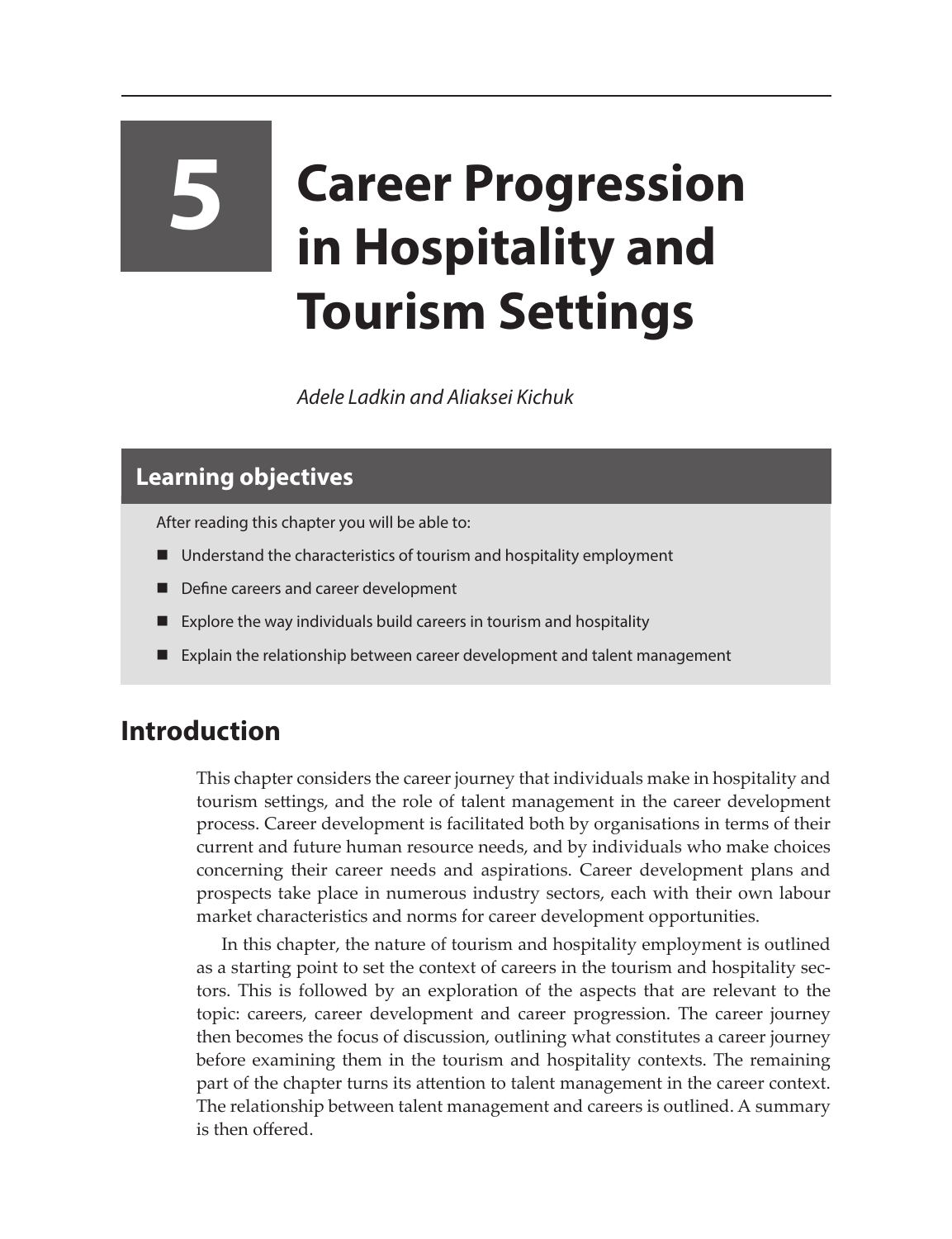## **Tourism and hospitality employment**

The ever-growing tourism sector provides opportunities for employment creation. Estimates by the World Travel and Tourism Council anticipate that over the next ten years there will be 347 million tourism jobs worldwide (World Travel & Tourism Council, 2014). Tourist activities create direct, indirect and induced employment opportunities. As discussed elsewhere by Ladkin and Szivas (2015), direct employment refers to employment in tourist sectors such as hotels, tour operators, transport, travel agencies etc. Indirect employment refers to jobs created by people working in activities that are partially dependent on tourism, for example, financial services, construction, car hire, etc. Induced employment is the additional employment resulting from the effects of the tourism multiplier as residents spend money on activities earned from tourism (Fletcher *et al*., 2013). What this provides is a wealth of employment opportunities in numerous sectors, some more directly related to tourism and hospitality settings than others.

In terms of employment issues and labour markets, information is more readily available concerning the hospitality sector, partially due to jobs in this sector being more evident and less hidden than those in tourism. In the UK, for the tourism and hospitality sectors, figures from People 1st for 2013 indicate that:

- $\square$  The sector accounts for just over 2 million jobs
- $\Box$  Restaurants employ the largest workforce in the sector
- $\square$  35% of businesses expect the workforce to increase
- $\square$  By 2020, the sectors' workforce will have grown by 6%
- □ An additional 660,200 people will need to be recruited by 2020
- $\Box$  Nearly half of the workforce is part-time
- $\square$  The sector has a young workforce, two in five workers are aged under 30
- $\square$  57% of the sector are female
- $\square$  32% of employers have female senior managers
- $\Box$  22% of the workforce are migrant workers

(People 1st, 2013, p11)

Despite the diversity in the tourism and hospitality sectors, it is possible to identify certain characteristics of employment in the sectors. These broad characteristics have been identified and discussed elsewhere (Duncan *et al.*, 2013; Janta *et al.*, 2011), however a selection of these are presented here as they require consideration due to their relevance to how people develop their careers in the sectors. The characteristics that have an influence on career development include:

 $\Box$  Tourism and hospitality occupations vary widely in terms of skill requirements, ranging from unskilled to highly skilled and professional occupations. This presents a range of opportunities for different skill levels, and provides a means for up-skilling throughout a career journey.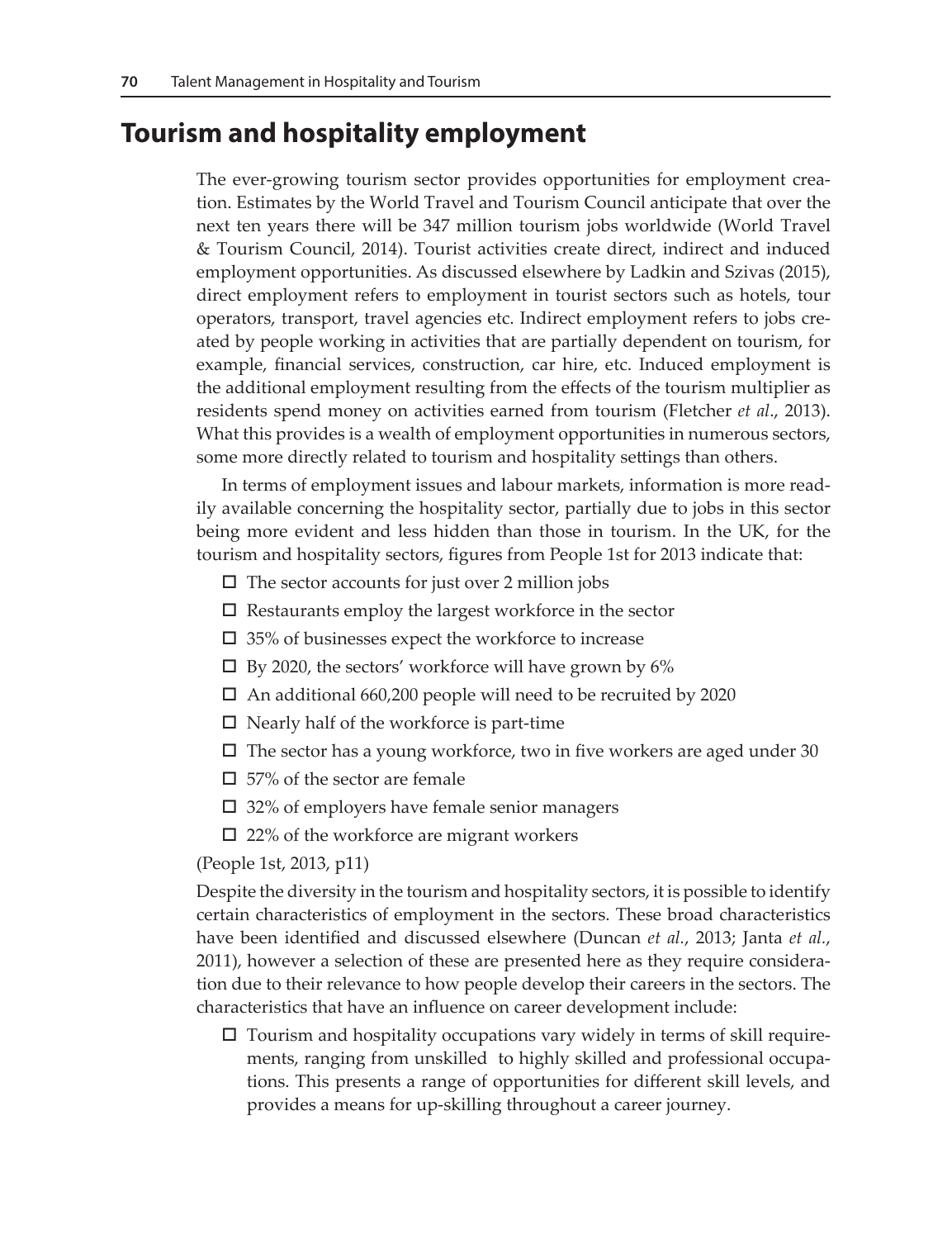- $\Box$  Many of the occupations have low barriers to entry (Liu and Wall, 2005; Vaugeois and Rollins, 2007). For example, if they are unskilled or semi skilled, they are open to a wide range of people and may be seen as a 'first job' to gain experience. This can be drawback, creating the perception of low skilled, low paid menial transient jobs (WTTC, 2014). However, it could also be viewed as a positive aspect as it means that many jobs are open to everyone. Unskilled or low skilled jobs provide the entry points for work into the sectors.
- $\Box$  The contractual arrangements are varied, for example they may be parttime or full-time, permanent, temporary or seasonal. This again can be viewed both as positive or negative. Positive in that the flexibility of contracts suits different individual needs, but negative as the security of full-time permanent work is not always available.
- $\square$  Some of the occupations have clear career progression, others do not. The lack of clear career pathways is one of the main reasons leading to a poor image of the sectors and the negative impact of this on recruitment (WTTC, 2014).
- $\Box$  Turnover rates can be high (Yang, 2010). One feature of the sector that is felt in most countries and appears to be universal is higher turnover rates compared to occupations in other sectors.
- $\square$  The sector is one that employs economic migrants due to the ease of obtaining employment in the sectors. (Matthews and Ruhs, 2007; Janta *et al.*, 2011). A low skill specificity, few educational requirements and short term contracts make many of the jobs available to a wide range of individuals. High turnover also ensures a constant supply of available employment opportunities for migrant workers seeking their first job in a new country.
- $\square$  Associated poor labour conditions conform to stereotypes and are well documented, consisting of issues such as low pay, shift work, long hours, and poor career advancement opportunities (Baum, 2007; McIntosh and Harris, 2012).
- $\Box$  Cultural and social issues in some countries make travel and tourism less attractive than other sectors. For women, this may place a 'glass ceiling' on their participation rates (WTTC, 2014).

#### **Careers, career development and progression**

#### **A career**

A career is the "*evolving sequence of a person's work experiences over time*" Arthur, Hall and Lawrence (1989: 8). The traditional understanding of a career is seen in terms of professional employment with progression and advancement in the organisational position (Gunz and Heslin, 2005). However, traditional concepts